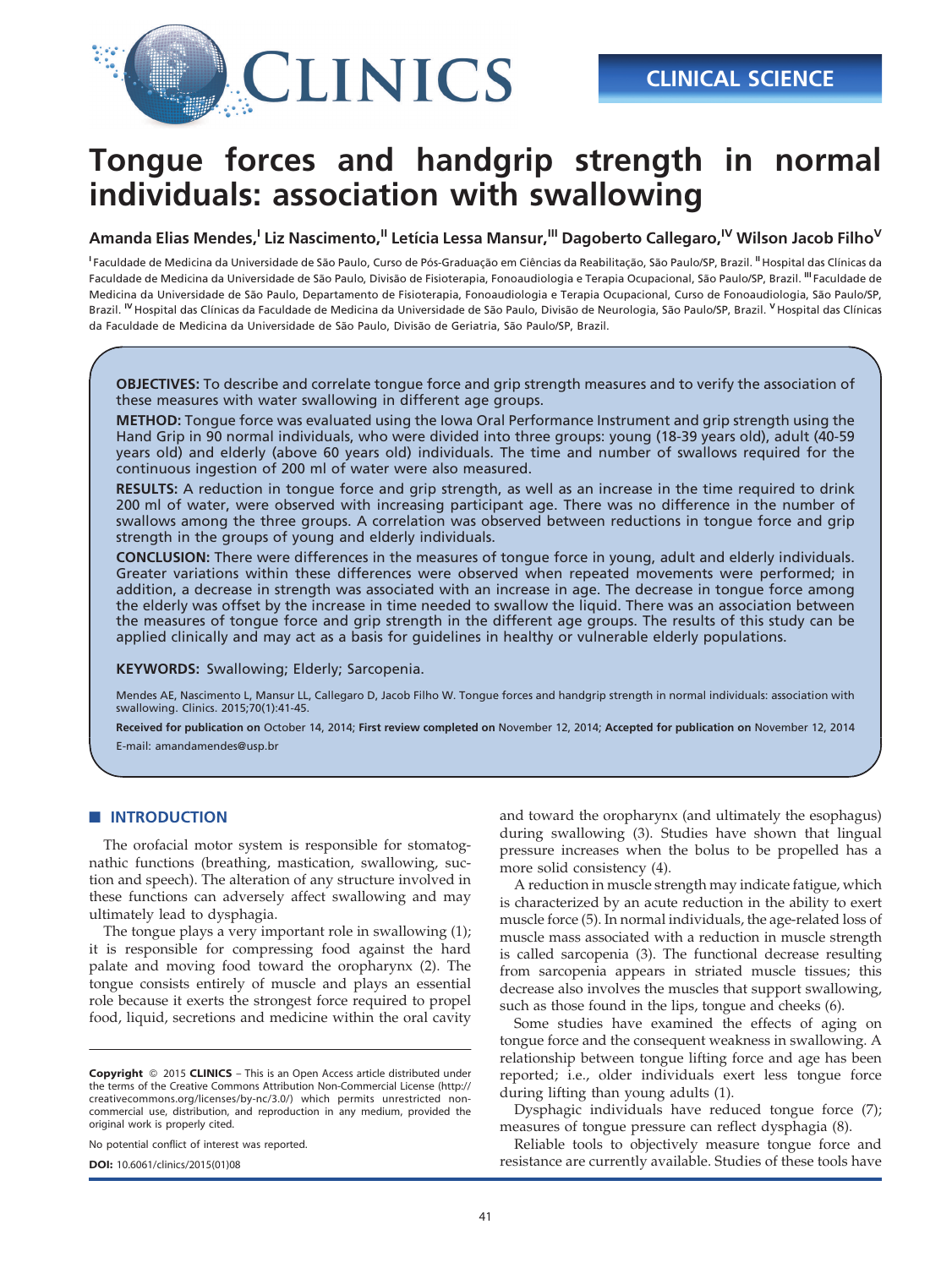

confirm[ed](#page-4-0) [that,](#page-4-0) [although](#page-4-0) [swallowing](#page-4-0) [pressure](#page-4-0) [remains](#page-4-0) constant [throughout life, the tongue-pressure functional](#page-4-0) reserve [generally](#page-4-0) [decreases](#page-4-0) [with](#page-4-0) [age](#page-4-0) [\(6,7,9\).](#page-4-0) [Furthermore,](#page-4-0) studies [of individ](#page-4-0)uals who suffer from degenerative diseases have demonstrated that these individuals show a reductio[n](#page-4-0) [in](#page-4-0) [the](#page-4-0) [tongue](#page-4-0) [force](#page-4-0) [compared](#page-4-0) [to](#page-4-0) [healthy](#page-4-0) [indivi](#page-4-0)duals (10).

Altho[ugh](#page-4-0) [tongue](#page-4-0) [force](#page-4-0) [can](#page-4-0) [be](#page-4-0) [measured](#page-4-0) [simply,](#page-4-0) [there](#page-4-0) [is](#page-4-0) [a](#page-4-0) wide va[riabili](#page-4-0)ty of responses among healthy individuals (9). Thus, it is important to accurately measure tongue forces, which p[ermit us to infer the force required for swallowing](#page-4-0)  $(6,9)$ .

Grip [strength is a basic measurement used for research](#page-4-0) into the [functional](#page-4-0) [integrity](#page-4-0) [of](#page-4-0) [the](#page-4-0) [body](#page-4-0) [\(11\).](#page-4-0) [Decreased](#page-4-0) [grip](#page-4-0) strength [has been consistently shown to be related to a high](#page-4-0) probability of premature mortality, the development of disabilities and, cognitive impairment and an increased risk of complications or prolonged hospi[tal stays \(12\).](#page-4-0)

Medic[al](#page-4-0) [professionals](#page-4-0) [use](#page-4-0) [grip](#page-4-0) [strength](#page-4-0) [measurements](#page-4-0) when e[valuating elderly patients and individuals suffering](#page-4-0) from de[generative diseases \(11,13\). Measurem](#page-4-0)ent using the Hand Grip is a simple, quick, objective, practical and easyto-interpret procedure and is a useful screening indicator of vitality in adults and the elderly (14).

To the best of our knowledge, no other published studies have used an integrated approach to relate tongue force, grip strength and swallowing.

# **METHODS**

Tongue force was evaluated using the Iowa Oral Performance Instrument (IOPI; IOPI Medical L.L.C.) and grip strength was evaluated using a manual dynamometer (Hand Grip Crown Manual) in 90 normal individuals who were, between 18 and 86 years old. Participants were recruited from the community and did not have any complaints regarding swallowing or a decrease in strength. The participants were divided into three groups: G1 (18 to 39 years old), G2 (40 to 59 years old) and G3 (60 to 90 years old). To obtain tongue force measures, the anteromedian segment of the tongue was studied while performing an isometric task. Individuals were instructed to place the bulb of the IOPI device in their mouths, centrally position it and then push the tongue with the greatest force possible against the palate while swallowing saliva. Force measures were obtained from the device's display (Figure 1). This procedure was performed three consecutive times (T1, T2 and T3), with the highest measurement obtained from each i[ndiv](#page-4-0)idual considered for the analyses.

For the measurement grip strength, the participant was asked to assume a seated position, with the shoulder adducted and in neutral rotation, with the elbow flexed at 90 degrees; the forearm was in a neutral position and the wrist was between 0 and 30 degrees of extension (Figure 2). While maintaining this position, the participants were asked to squeeze the Hand Grip as strongly as possible with the dominant hand.

The swallowing of 200 ml of water was verified. Participants were asked to drink the entire volume of water in continuous swallows and the swallowing time was measured from the moment the participants touched the glass with their lower lips until the final moment of the final swallow. The examiner measured swallowing by cervical auscultation using a stethoscope (Littmann, Classic II). The measurements were recorded using a digital timer (Kenko, KK 2808).

The different age groups were compared using the Kruskal-Wallis test; the Friedman test was used to compare grip strength and tongue force within each group; the Mann-Whitney test, adjusted with the Bonferroni correction, was used to identify which groups differed from the others (when compared pairwise); the Wilcoxon Signed-Rank Test was used to verify possible differences in the moments of observation for the variables of interest and by group studied, which were considered pairwise; finally, Spearman correlation was used to verify the association between grip strength and tongue force. The significance level accepted was 5%.

### **Ethics**

This study was approved by the Research and Ethics Committee of the Faculty of Medicine of the University of São Paulo, number 70419, on 08/08/2012. All participants signed an informed consent form to participate in the study.



Figure 1 - Measuring tongue force with the Iowa Oral Performance Instrument.



Figure 2 - Measuring grip strength using the Hand Grip.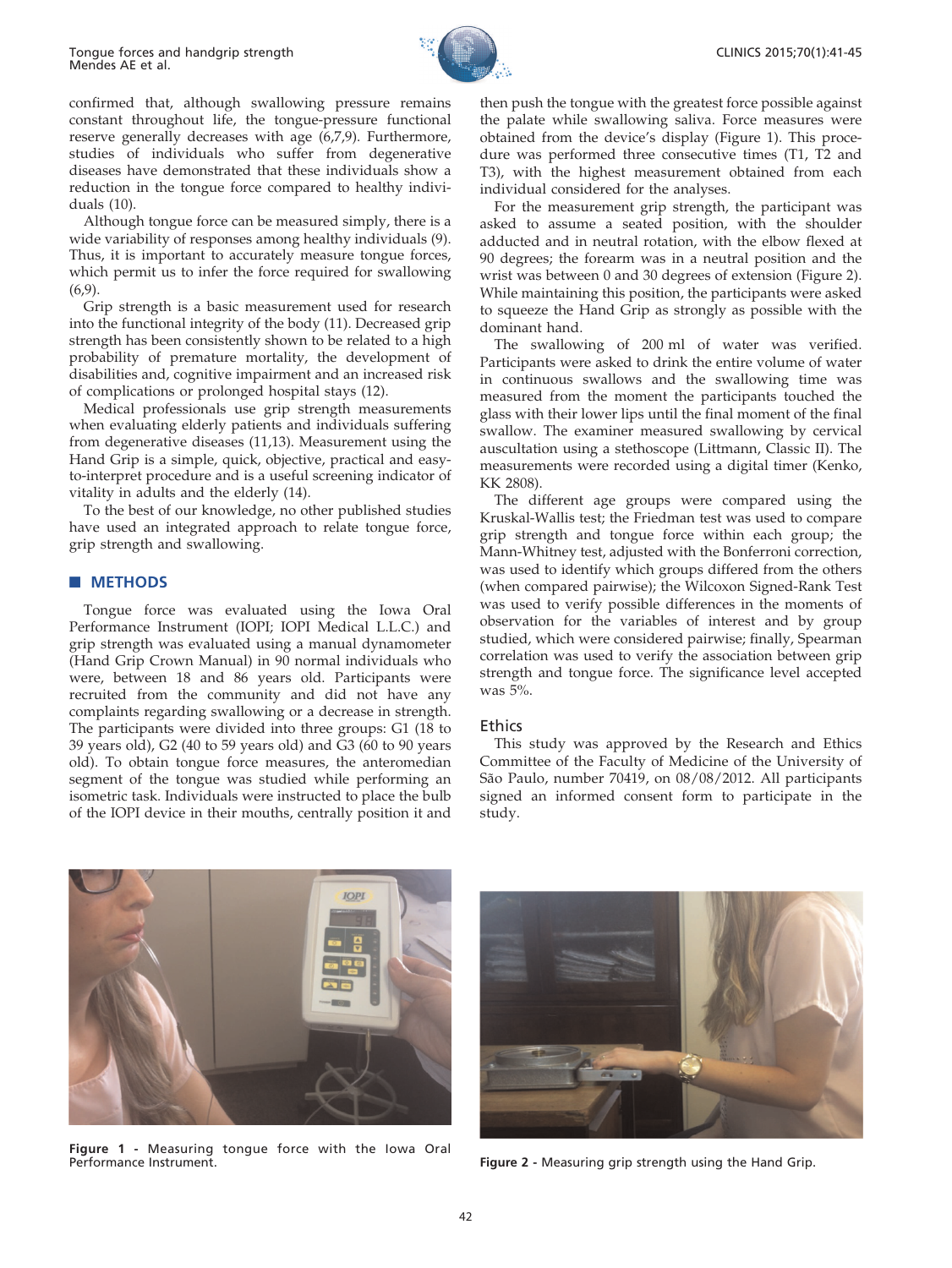

Table 1 - Comparison of variables: age, number of swallows, drinking time, tongue force and grip strength among the three age groups\*.

| Variable                                 | Groups*        | Average | <b>Standard</b><br>deviation | <b>Minimum</b> | <b>Maximum</b> | <b>Percentile 25</b> | Percentile 50<br>(Medium) | <b>Percentile 75</b> | Sig. $(p)$ ** |
|------------------------------------------|----------------|---------|------------------------------|----------------|----------------|----------------------|---------------------------|----------------------|---------------|
| Age                                      | G <sub>1</sub> | 30.37   | 6.75                         | 18.00          | 39.00          | 26.00                | 31.50                     | 36.25                | < 0.001       |
|                                          | G <sub>2</sub> | 49.13   | 5.07                         | 40.00          | 58.00          | 45.00                | 50.00                     | 53.25                |               |
|                                          | G <sub>3</sub> | 69.63   | 8.06                         | 60.00          | 86.00          | 63.00                | 67.00                     | 74.75                |               |
|                                          | Total          | 49.71   | 17.45                        | 18.00          | 86.00          | 35.75                | 50.00                     | 63.25                |               |
| Swallows for 200 ml<br>of water          | G <sub>1</sub> | 8.57    | 3.78                         | 3.00           | 19.00          | 6.00                 | 7.50                      | 11.00                | 0.057         |
|                                          | G <sub>2</sub> | 8.27    | 3.27                         | 4.00           | 16.00          | 5.00                 | 7.50                      | 10.25                |               |
|                                          | G <sub>3</sub> | 10.83   | 5.25                         | 2.00           | 27.00          | 8.00                 | 10.00                     | 12.25                |               |
|                                          | Total          | 9.22    | 4.29                         | 2.00           | 27.00          | 6.00                 | 9.00                      | 11.00                |               |
| Drinking time for<br>200 ml of water (s) | G <sub>1</sub> | 9.27    | 4.51                         | 4.59           | 22.30          | 5.83                 | 7.78                      | 11.63                | 0.010         |
|                                          | G <sub>2</sub> | 10.28   | 4.59                         | 2.86           | 20.30          | 6.78                 | 10.02                     | 13.51                |               |
|                                          | G <sub>3</sub> | 15.69   | 13.25                        | 1.46           | 70.67          | 8.43                 | 12.39                     | 18.96                |               |
|                                          | Total          | 11.75   | 8.87                         | 1.46           | 70.67          | 6.80                 | 10.02                     | 13.79                |               |
| Tongue force (KPa)                       | G <sub>1</sub> | 56.57   | 14.85                        | 20.00          | 87.00          | 47.75                | 57.00                     | 68.25                | 0.001         |
|                                          | G <sub>2</sub> | 51.97   | 10.81                        | 28.00          | 71.00          | 44.50                | 54.50                     | 61.00                |               |
|                                          | G <sub>3</sub> | 43.20   | 13.58                        | 17.00          | 68.00          | 33.75                | 47.00                     | 52.50                |               |
|                                          | Total          | 50.58   | 14.18                        | 17.00          | 87.00          | 42.75                | 51.00                     | 61.00                |               |
| Dominant hand<br>force                   | G <sub>1</sub> | 38.20   | 12.05                        | 19.00          | 60.00          | 27.50                | 39.50                     | 49.25                | 0.002         |
|                                          | G <sub>2</sub> | 32.20   | 11.05                        | 15.00          | 59.00          | 24.50                | 30.00                     | 37.25                |               |
|                                          | G <sub>3</sub> | 26.93   | 10.15                        | 13.00          | 46.00          | 18.50                | 25.00                     | 35.75                |               |
|                                          | Total          | 32.44   | 11.92                        | 13.00          | 60.00          | 24.00                | 30.00                     | 41.00                |               |

\*N, G1 = 30; N, G2 = 30; N, G3 = 30.

\*\*Kruskal-Wallis test.

# **RESULTS**

The groups were compared according to the following variables: age, number of swallows and drinking time for 200 ml of water, tongue force and grip strength. Differences were observed in the drinking time for 200 ml of water, tongue force and grip strength. These results are presented in Table 1. Table 2 shows the difference between groups G1 and G3 with respect to drinking time for 200 ml of water, tongue force and dominant hand force; Table 2 also shows differences among tongue forces between groups G2 and  $G<sub>3</sub>$ 

Tongue force measurements were performed three times and were compar[ed amon](#page-3-0)g the groups. The older groups showed significant differences in terms of the force variation of the successive tests. The results of this comparison are shown in Table 3.

The T1 [observat](#page-3-0)ion was disregarded because it represents the moment when individuals had their first contact with the device; the T2 and T3 observations were similar (Table 4).

Table 2 - Mann-Whitney test, adjusted by the Bonferroni correction, to identify which groups differed from the others upon pairwise comparison.

|                                          |                | <b>Groups</b>  |                |
|------------------------------------------|----------------|----------------|----------------|
| Variable                                 | $G1 \times G2$ | $G1 \times G3$ | $G2 \times G3$ |
| Age                                      | < 0.001        | < 0.001        | < 0.001        |
| Drinking time for 200 ml<br>of water (s) | 0.318          | 0.003          | 0.041          |
| Tongue force (KPa)                       | 0.145          | 0.001          | 0.010          |
| Dominant hand force                      | 0.069          | < 0.001        | 0.056          |

(Bonferroni's alpha = 0.016952).

Finally, the associations between grip strength and tongue force were analyzed among the three groups. Positive and significa[nt correl](#page-3-0)ations were observed; however, the correlation coefficients between the forces of the young and elderly groups were of medium strength, as shown in Table 5.

In short, significant reductions in tongue force and grip strength (as well as significant increases in drinking time for 200 ml of water) were observed with increasing age. The groups exhibited differences with respect to tongue force and grip strength. There was more variability in consecutive tests among individuals from the adult and elderly groups. There was a correlation between tongue force and grip strength in the young and elderly individuals.

#### **DISCUSSION**

The objective of this study was to analyze tongue force and grip strength among healthy individuals from different age groups. In addition, this study measured water swallowing times and correlated tongue forces with grip strength among participants of different ages.

It has been proven that age affects swallowing. Although there was no significant difference in the number of water swallows among the three groups, the drinking time in the elderly increased substantially, which can be interpreted as an adaptation and adjustment strategy. Th[is fi](#page-4-0)nding is similar to previous studies showing that an increased swallowing time in individuals with presbyphagia was associated with functional efficiency (15).

Although the maintenance of functionality indicates that swallowing impairment in elderly individuals cannot be considered dysphagia, presbyphagia patients have slightly decreased functional reserves. Therefore, it is important to observe the nature of compensation as the drinking time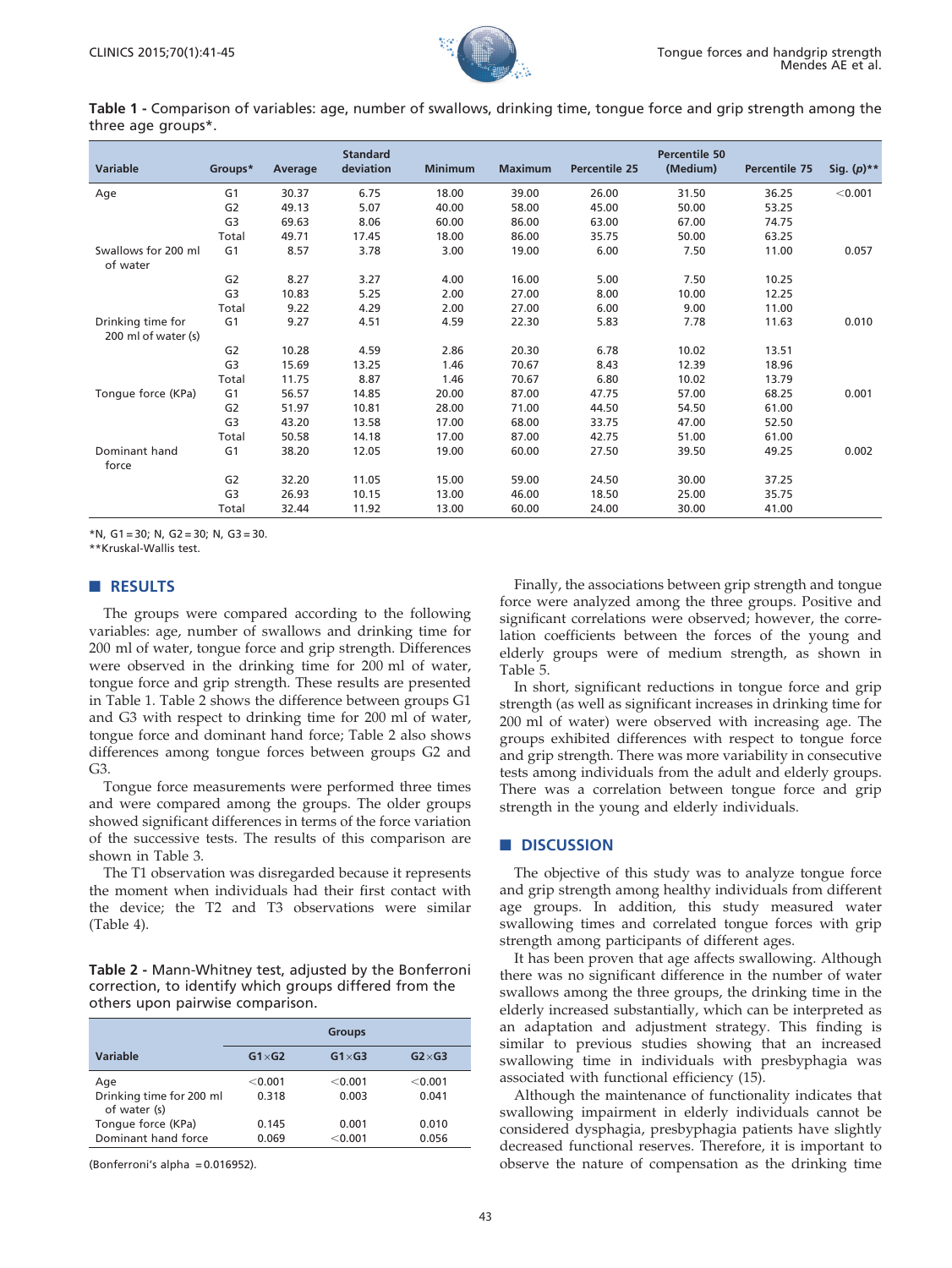

<span id="page-3-0"></span>

|  |  | Table 3 - Comparison of force in intragroup swallowing tests. |  |  |  |  |
|--|--|---------------------------------------------------------------|--|--|--|--|
|--|--|---------------------------------------------------------------|--|--|--|--|

| <b>Colum of variables</b> | Average | <b>Standard deviation</b> | <b>Minimum</b> | <b>Maximum</b> |       | Percentile 25 Percentile 50 (Medium) | <b>Percentile 75</b> | Sig. $(p)^*$ |
|---------------------------|---------|---------------------------|----------------|----------------|-------|--------------------------------------|----------------------|--------------|
| G1 Tonque F T1            | 53.77   | 14.64                     | 14.00          | 75.00          | 43.50 | 54.50                                | 66.25                | 0.308        |
| G1 Tonque F T2            | 52.13   | 14.72                     | 20.00          | 82.00          | 44.25 | 51.50                                | 63.50                |              |
| G1 Tonque F T3            | 52.20   | 15.01                     | 20.00          | 87.00          | 43.25 | 55.00                                | 62.25                |              |
| G2 Tonque F T1            | 50.10   | 11.72                     | 25.00          | 71.00          | 38.00 | 51.50                                | 58.75                | 0.036        |
| G2 Tonque F T2            | 48.37   | 11.08                     | 28.00          | 69.00          | 39.50 | 49.00                                | 58.00                |              |
| G2 Tonque F T3            | 48.20   | 10.95                     | 26.00          | 69.00          | 39.75 | 50.00                                | 55.25                |              |
| G3 Tonque F T1            | 41.47   | 13.34                     | 17.00          | 68.00          | 32.25 | 44.50                                | 52.00                | 0.009        |
| G3 Tonque F T2            | 39.63   | 13.11                     | 17.00          | 66.00          | 28.75 | 45.00                                | 49.00                |              |
| G3 Tonque F T3            | 38.60   | 14.56                     | 14.00          | 64.00          | 25.00 | 38.50                                | 49.00                |              |

\*Friedman's test.

\*\*T1- first measure of tongue force, T2- second measure of tongue force, T3- third measure of tongue force.

Table 4 - Wilcoxon Signed-Rank Test, which was used to verify possible differences among the moments of observation, (considered pairwise), for the variables of interest and by group studied.

| <b>Variable Pairs</b> | n  | Average | <b>Standard deviation</b> | <b>Minimum</b> |       |       | Maximum Percentile 25 Percentile 50 (Medium) | <b>Percentile 75</b> | Sig. $(p)$ |
|-----------------------|----|---------|---------------------------|----------------|-------|-------|----------------------------------------------|----------------------|------------|
| G1 Tongue F T2        | 30 | 52.13   | 14.72                     | 20.00          | 82.00 | 44.25 | 51.50                                        | 63.50                | 0.673      |
| G1 Tonque F T3        | 30 | 52.20   | 15.01                     | 20.00          | 87.00 | 43.25 | 55.00                                        | 62.25                |            |
| G2 Tongue F T2        | 30 | 48.37   | 11.08                     | 28.00          | 69.00 | 39.50 | 49.00                                        | 58.00                | 0.702      |
| G2 Tonque F T3        | 30 | 48.20   | 10.95                     | 26.00          | 69.00 | 39.75 | 50.00                                        | 55.25                |            |
| G3 Tongue F T2        | 30 | 39.63   | 13.11                     | 17.00          | 66.00 | 28.75 | 45.00                                        | 49.00                | 0.346      |
| G3 Tonque F T3        | 30 | 38.60   | 14.56                     | 14.00          | 64.00 | 25.00 | 38.50                                        | 49.00                |            |

increases. These successful and spontaneous compensatory mechanisms should be disclosed to caregivers of older patients.

The successive measures of tongue force varied significantly among the adult and elderly groups. Oroph[aryngeal](#page-4-0) function[al decline is part of the sarcopenia syndrome and it](#page-4-0) is no su[rprise that this syndrome occurs as an individual](#page-4-0) ages, as [has been reported in other studies \(7\). However, the](#page-4-0) decrease [in force with age occurs during pre-senescence,](#page-4-0) which i[s unusual. In our study, there was a](#page-4-0) significant reduction in the G2 and G3 groups. These data confirm the idea that the functional reserve in elderly individuals is lower than in younger individuals (16).

One important aspect that should be considered is the risk for dysphagia, which can lead to pulmonary and nutritional complications in the elderly an[d contributes to a decrease in](#page-4-0) the qual[ity of life in this population.](#page-4-0)

It is p[ossible to infer swallowing force by measuring the](#page-4-0) swallow[ing of saliva \(7\). Therefore, we understand that the](#page-4-0) detectio[n of a decrease in swallowing force among elderly](#page-4-0) individu[als can indicate the need for beginning preventive](#page-4-0) measures, such as training to increase functional reserve, once the elderly become vulnerable to presbyphagia and other diseases that accompany impaired swallowing.

|  |  |                                    | <b>Table 5 -</b> Analyses of tongue force and dominant-hand |  |
|--|--|------------------------------------|-------------------------------------------------------------|--|
|  |  | grip strength in the three groups. |                                                             |  |

|                                       |                   |                | Group                      |                |
|---------------------------------------|-------------------|----------------|----------------------------|----------------|
|                                       |                   | G <sub>1</sub> | G2                         | G <sub>3</sub> |
|                                       |                   |                | Dom hand Dom hand Dom hand |                |
| Variable                              | <b>Statistics</b> | force          | force                      | force          |
| Tongue Force (kPa) Correl. Coeff. (r) |                   | $+0.474$       | $+0.098$                   | $+0.482$       |
|                                       | Sig. $(p)$        | 0.008          | 0.606                      | 0.007          |
|                                       | n                 | 30             | 30                         | 30             |

It would be interesting to incorporate the measurement of tongue force in clinical evaluations to identify vulnerable individuals. Such investigations may lead to other untapped avenues relating to our work.

The loss of muscle strength associated with sarcopenia is generally measured by grip str[ength, which constitutes an](#page-4-0) individu[al's](#page-4-0) [vitality](#page-4-0) [index.](#page-4-0) [In](#page-4-0) [addition](#page-4-0) [to](#page-4-0) [being](#page-4-0) [associated](#page-4-0) with fra[gility, a decrease in strength is also an indicator of](#page-4-0) cognitiv[e](#page-4-0) [impairment](#page-4-0) [\(17\).](#page-4-0) [In](#page-4-0) [Brazil,](#page-4-0) [this](#page-4-0) [measure](#page-4-0) [deter](#page-4-0)mines whether one can renew a driver's lice[nse \(18\). Thus,](#page-4-0) the mea[surement of grip strength is used often and is](#page-4-0) availabl[e for a wide range of elderly individuals.](#page-4-0)

As ob[served in Buehring's study \(19\), our study demon](#page-4-0)strated t[hat](#page-4-0) [there](#page-4-0) [is](#page-4-0) [a](#page-4-0) [relationship](#page-4-0) [between](#page-4-0) [tongue](#page-4-0) [force](#page-4-0) [and](#page-4-0) grip str[ength measures in both the youngest \(G1\) and the](#page-4-0) oldest a[ge](#page-4-0) [groups](#page-4-0) [\(G3\).](#page-4-0) [This](#page-4-0) [relationship](#page-4-0) [was](#page-4-0) [not](#page-4-0) [observed](#page-4-0) in G2, [perhaps due to the number of individuals in the](#page-4-0) study. T[here](#page-4-0) [is](#page-4-0) [value](#page-4-0) [in](#page-4-0) measuring the association between grip strength and tongue force in elderly individuals, even those without sarcopenia (19), due to the vulnerability of this age group.

The finding of an association between grip strength and tongue force shows the necessity for consideration of including both measurements when evaluating the elderly; furthermore, it is important to consider the role of preventive actions for swallowing dysfunction within this age group.

The objective of our study was to evaluate tongue force, grip strength and swallowing function (during continuous swallows of water) in an integrated fashion. This integrated approach made it possible to incorporate signals from different evaluations to detect potential deficits in swallowing.

There were differences in the tongue force measures among the young, adult and elderly individuals. These differences appeared to have increased variability when consecutive movements were performed; in addition, there